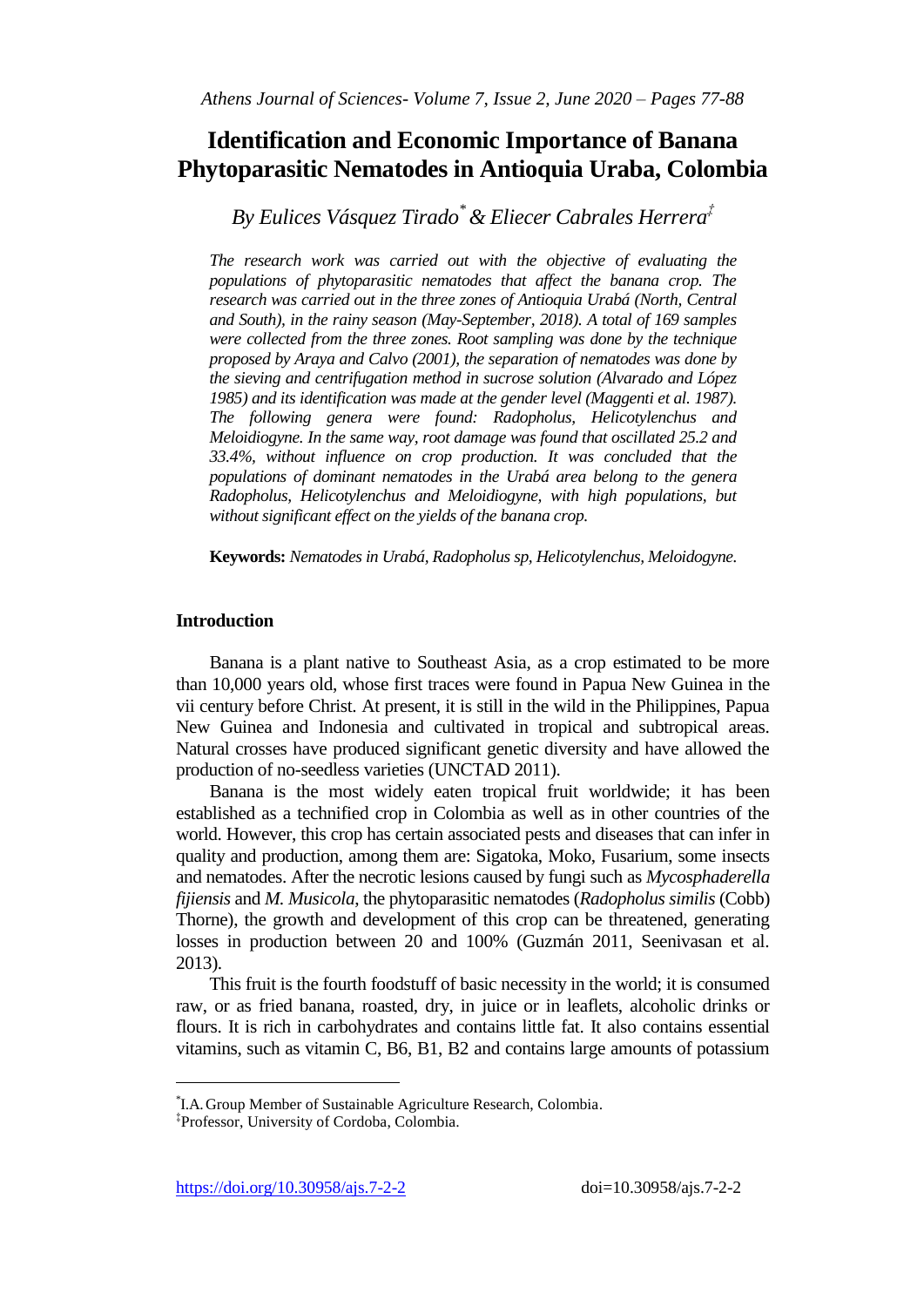and magnesium, which includes it within the group of fruits with great nutritional properties that provide a good amount of carbohydrates, potassium, magnesium, folic acid and fibers. The cultivation of banana requires fertile soil, well drained and frank texture to loam clay; the ideal climate for this fruit is tropical humid, must have a temperature around 18 °C (Rodríguez and Rojas 2015).

The nematodes are segmented bodies of filiform animals and generally do not present coloration. They have marks in their body of striated form, round bodies of transverse form, varied buccal apparatus, without extremities or other complements. In some cases adult females may take a globose or rounded form (Perry and Moens 2006). They are individuals, whose size varies from 300 to 1,000 μm in length and from 15 to 33 μm in width, which hinders their visibility (Luc et al. 2005, Perry and Moens 2006). The nematodes have been characterized as being evolved beings, and adapt to different thermal floors, types of soil and water (sweet and salt), and are of great importance to ecosystems (Bongers and Ferry 1999, Baldwin et al. 2004).

In research related to nematodes, regardless of whether they are evaluated as beneficial or harmful, it is essential to perform the identification with high degree of precision, which is very useful to determine the timely management when required (Mai et al. 1996). Identification at the family level, is the category that most researchers and ecologists reach. However, when they have tools, they can reach the species level, which would greatly facilitate the selection of management practices, since with this information, they can know the behavior, evolution and trophic functions (Power 2001).

In banana, there are many nematodes that can affect the development and production of the crop; the literature reports about 146 species distributed in 43 genera of parasitic nematodes or associated to the *Mussa* species, where migratory endoparasitics (*Radopholus similis, Pratylenchus coffeae*)*,* ecto-endoparasitic (*Helicotylenchus multicinctus* and *H*. *dihysteria*), sedentary endoparasitics (*Meloidogyne incognita, M*. *javanica*) and semi-endoparasitic (*Rotylenchulus reniformis*) are reflected (Martínez et al. 2006).

The genus *Pratylenchus* is a species of great importance in banana cultivars, especially for the Cavendish variety; its life cycle takes approximately 30 days and for its development requires a temperature of 25 to 30 °C (Gowen 1994). Likewise, the genera *Helicotylenchus* and *Radopholus* are associated to the banana crop, generating small necrotic lesions around the root bark, which under severe conditions can become a problem for the crop (McSorley and Gallaher 1994, Holguín 2018).

The *Meloidogyne* genus or root-knot nematodes are widely distributed worldwide. This genus, in juvenile state, penetrates the root near or along the radical meristem, invades the endodermis, entering the wake and inducing the formation of multinucleated giant cells derived from the cortical parenchyma or differentiating vascular cells in the central part of the wake (De Waele and Elsen 2002).

Another important genus is the *Radopholus* or banana borer nematode, which can induce the overturning of the plant. This nematode breaks the cell wall with its stylet and feeds on the cytoplasm of the cells, making cavities that subsequently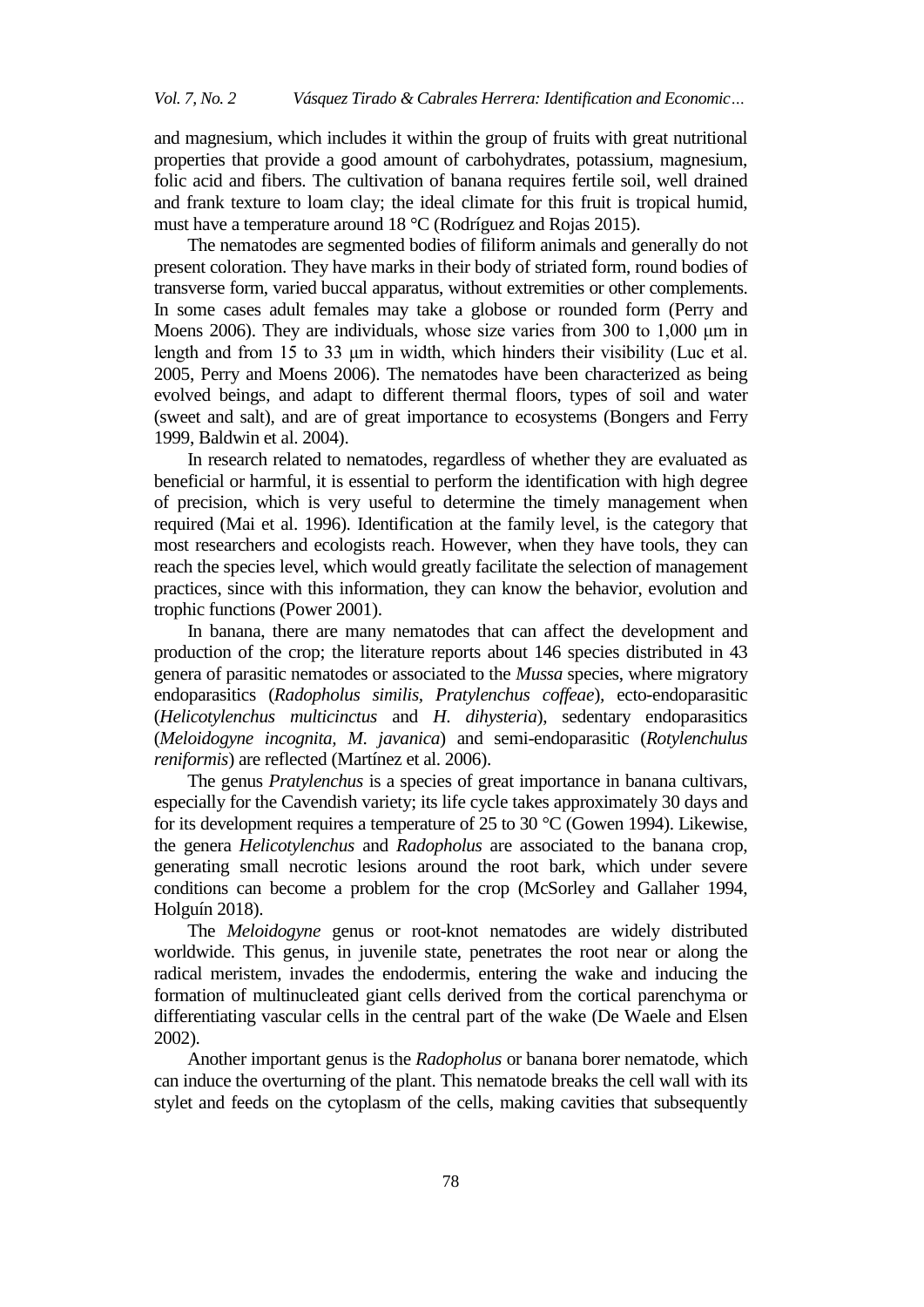*Athens Journal of Sciences June 2020*

coalesce to form reddish-brown lesions and finally become necrotic by the action of other organisms (Marín et al. 1998).

Nematode management should be done with cultural and preventive practices, such as use of tolerant or antagonistic species, rotation of crops, use of bionematicides based on fungi and bacteria (Rhizobacteria, *Bacillus*), and in the worst case, use of chemical nematicides, which greatly degrades soil biota (Ferraz et al. 2010, Gowen et al. 2005). The use of fungi, forming mycorrhizal symbioses can also be implemented, which generates a root system that could contribute to the mitigation of the nematode problem in the soils (Bautista et al. 2015).

## **Aim of the Study**

The main objective of this study was the identification of nematodes of economic importance in the management of banana plantations. The study was carried out in three areas of the Urabá of Antioquia, in the second semester of 2018.

# **Materials and Methods**

#### *Location*

The research was carried out in the three zones, in which the Urabá area is divided: North Zone, Central Zone and South Zone. We chose lots that had irrigation, a condition that can favor an ideal moisture regime for the development of phytosanitary diseases; among them, the attack of phytopathogenic nematodes or phytoparasitics. The Urabá is a coastal area on the Caribbean Sea with heights that do not exceed the 20 m, mostly with a slightly flat topography, average temperature of 26.6 ºC, average annual rainfall of 2,617 mm, 86.2% relative humidity and a solar brightness of 6.2 hours / days. Its climate is classified as semi-humid warm. The soils are of different texture (clayey-silty, clayey, frank, clayey, silty loam and silty clay loam), well-structured and with a pH ranging between 5 and 7.5 (Cárdenas et al. 2017).

#### *Selection of Lots*

65 lots were selected in the North Zone, 42 in the Central Zone and 62 in the South Zone. All the lots had an irrigation system and were in productive stage. The area of each plot ranged between 3 and 10 ha cultivars with 12 years of age of establishment within the Canvendis var. Valery and William.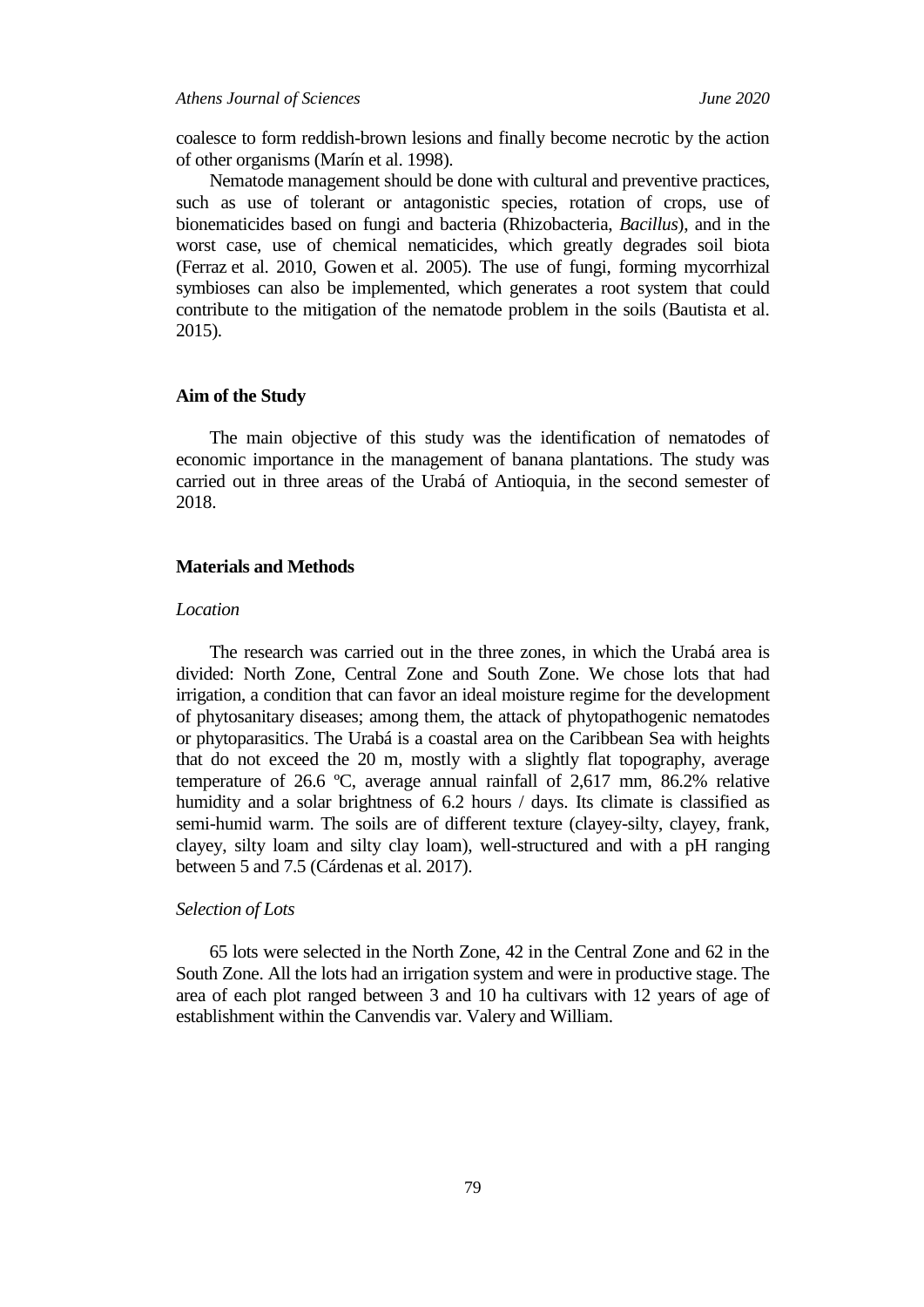# *Vol. 7, No. 2 Vásquez Tirado & Cabrales Herrera: Identification and Economic…*

# *Root Sampling*

The methodology proposed by Araya and Calvo (2001) was used; roots of five plants in flowering stage (maximum eight days after having emitted the inflorescence or maximum two open bracts) were collected. The collection of the roots was carried out in a trunk of 17 x 17 cm and 25 cm deep, at the base of the pseudostem, oriented in the interval between the mother plant and the son of succession. All the roots were deposited in a plastic bag previously labeled with the identification of the lot and farm of sampling. The sampling was done in three plants per point and all the roots that were found in the soil volume  $(7225 \text{ cm}^3)$ plant) were collected. These samples were taken to CENIBANANO Phytopathology Laboratory for processing.

# *Processing of Root Samples*

The collected roots were washed with abundant potable water. Then, the functional roots were separated (live roots, turgid, consistent and brown) and nonfunctional (dead roots, flaccid, completely necrotic and blackish). Both roots (functional and non-functional) were weighed using a balance with a precision of  $\pm$  0.1 g. For the evaluation of the roots the scale proposed by Araya and Calvo (2001) was used. It is illustrated in Table 1.

**Table 1.** *Classification of Ranges for Banana Roots to Weigh* 

|                        | <b>Deficient</b> | <b>Regular</b> | Optimal        |
|------------------------|------------------|----------------|----------------|
| <b>Total Root</b>      | 70               | 70-90          | $> 90$ g/plant |
| <b>Functional Root</b> | 60               | 60-75          | $>$ 75 g/plant |

*Source:* Araya and Calvo 2001.

# *Evaluation of Root Damage by Nematodes*

Local scale methodology for evaluation of root damage by nematodes described by Moens et al. (2001) was used; 10 functional roots of the collected sample were taken randomly. Afterwards, they were cut into pieces of 10 cm in length and finally they were cut longitudinally. Each half was evaluated, measuring the length of the necrotic tissue with a ruler. To calculate the total necrosis of the functional root, the value of the necrotic tissue measured in each half was added, divided by 2, and this result was divided by 10 and then multiplied by 100.

% *DE DAÑO* = 
$$
\frac{r1 + r2 + r3 ... + r10}{10} x100; \text{donde } r = \frac{b1 + b2}{2 \times 10}
$$

r: Root damage ratio b: Length of edge damage (cm)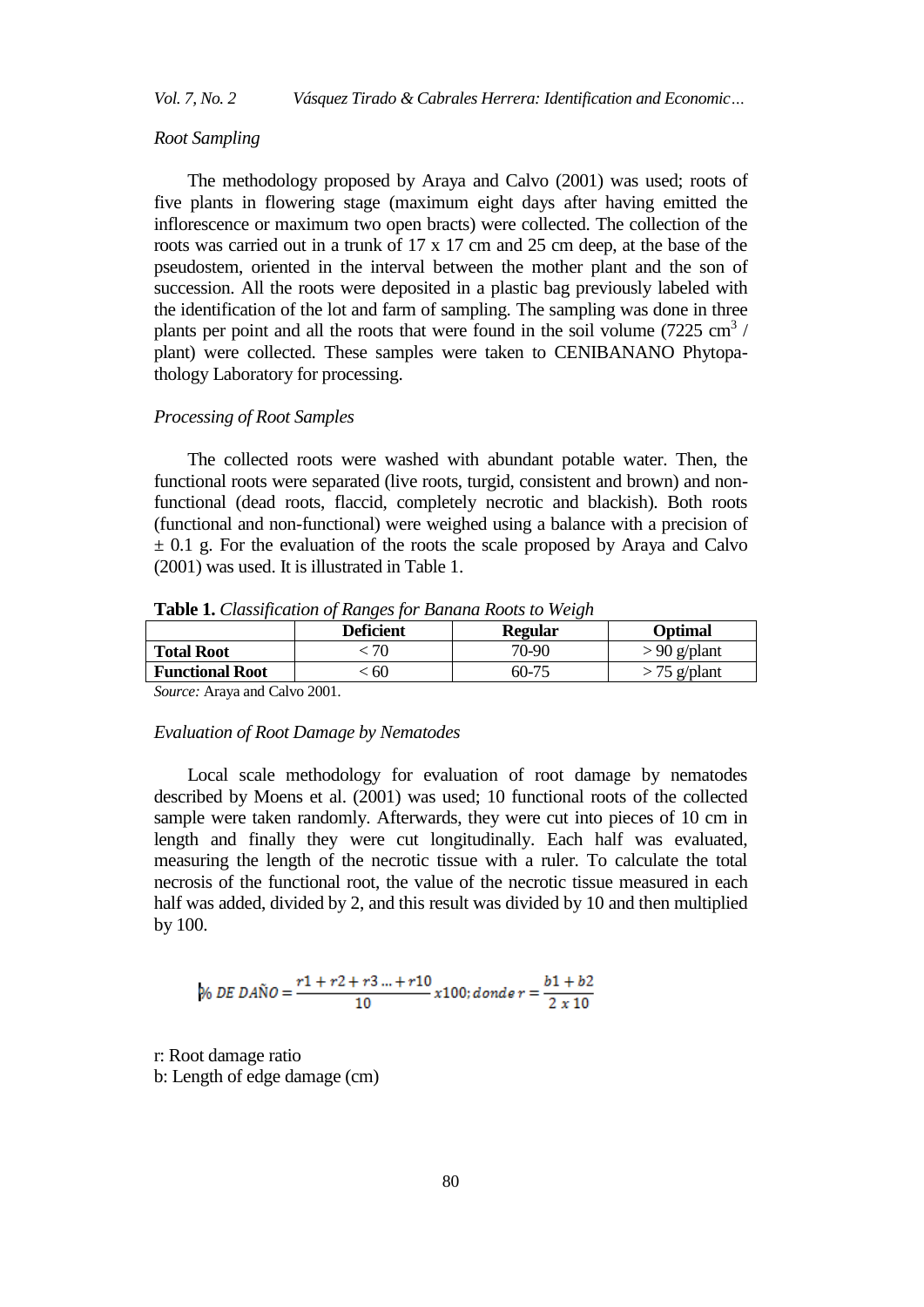# *Athens Journal of Sciences June 2020*

# *Extraction and Counting of Nematodes*

The methodology of liquefied-sieving adjusted by Alvarado and Lopez (1985) was used. The functional roots were cut into pieces of 0.5 to 1 cm in length, homogenized and 25 g were taken, to perform the extraction. These 25 g of root were deposited in a beaker together with 100 ml of potable water. This process was carried out in a conventional two-speed blender. The first solution was made at low speed (1000 to 1500 rpm) and the second at high speed (2000 to 2500 rpm), both for 10 seconds.

Subsequently, all the solutions were added to a set of superimposed sieves of 250, 125 and 25 μm opening (No. 60, 120 and 500 respectively). In the 250 micron sieve, the pieces of roots were washed with potable water for two minutes, then in the 125 micron sieve they were washed for one minute and finally the material retained in the 25 micron sieve was deposited in a beaker and completed to 200 ml of potable water for later reading. The suspension was homogenized for 30 s with a glass stirrer. A 4 ml aliquot was then taken from the center of the beaker and deposited in a reading chamber with 2 ml effective for counting. The number of nematodes was expressed by 100 g of functional root.

#### *Identification and Quantification of Nematodes*

Processed samples were examined under the 4x objective Microscope and were identified using the taxonomic keys described by Guzmán (2016), published in the manual for the identification of phytoparasitic nematodes (Maggenti et al. 1987).

#### *Bunch Sampling*

At each sampling point within a radius of 30 m, a total of 3 bunches were marked with ages of 3 and 4 weeks after apparition of banana bacotte, with a white ribbon tied at the end of the stem, which contained the information of the sample coordinate and three replicates per point demarcated as R1, R2 and R3. These bunches were harvested at 11 weeks and then the weights in kilograms were taken with the aim of correlating populations of phytoparasitic nematodes with production.

# *Data Analysis*

The information was tabulated in Excel tables and analyzed with descriptive statistics. There was also proof of abundance, diversity and similarity among the lots of the three evaluated areas, for which the Shannon-Wiener Index was used, which is calculated by formula, in which the number of genera *i* found between the total number of species in the relevant zone. The diversity index was estimated with the following formulas: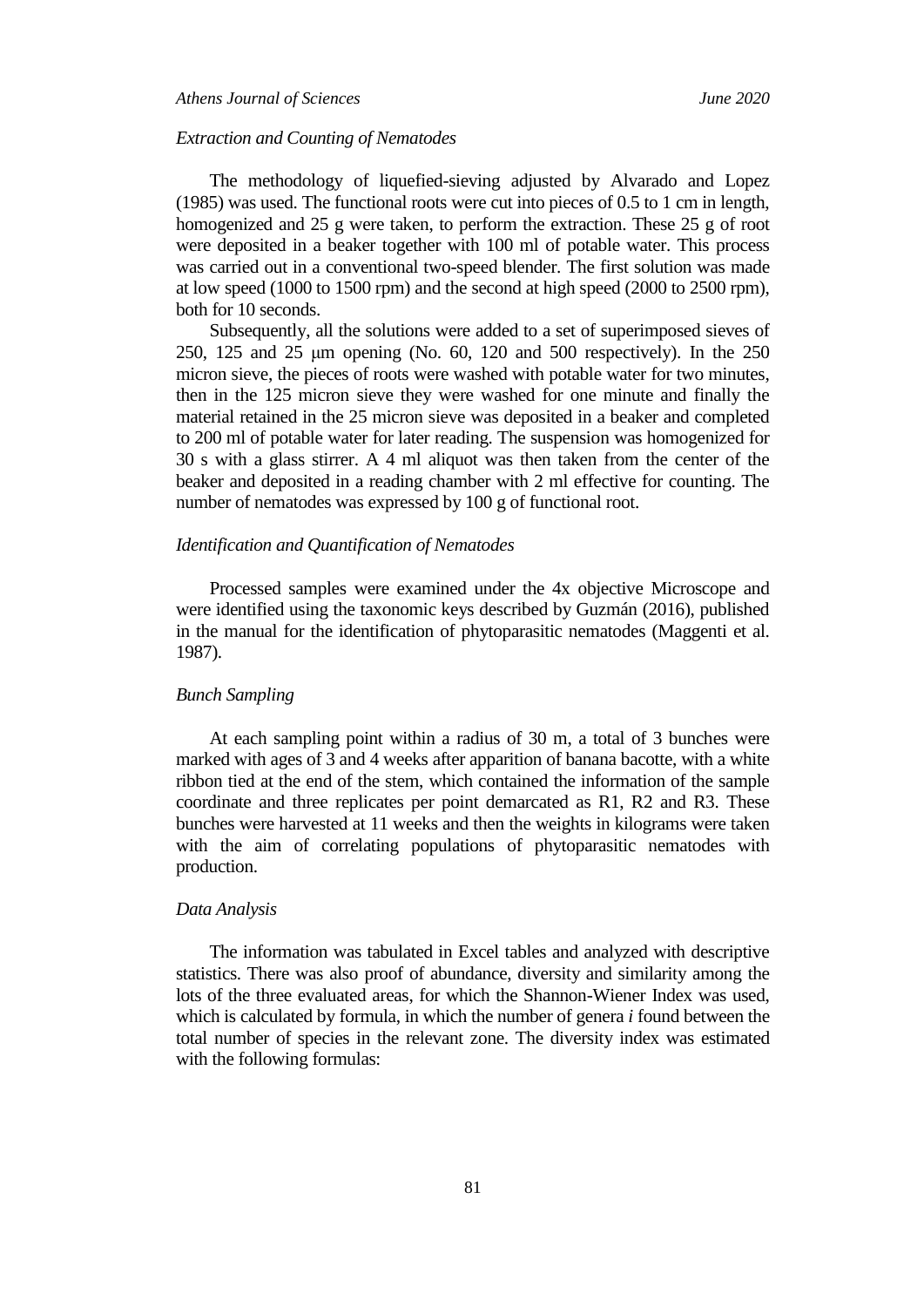*Vol. 7, No. 2 Vásquez Tirado & Cabrales Herrera: Identification and Economic…*

$$
pi = \frac{ni}{N} \qquad H = -\sum pi * Ln(pi)
$$

where:

 $pi$  = relative abundance of species i.  $ni =$  number of individuals of the gender i.

- $N =$  number of total individuals.
- $H =$ Shannon-Wiener diversity index.
- $Ln =$  natural logarithm.

For interpretation, the relative abundance index will oscillate between 0.0-1.0, being more abundant as it approaches 1.0, while the diversity index (H) will be interpreted as a positive value with the following scale, <2: low diversity, 2-3: medium diversity, and >3: high diversity. Ggenerally, ecological systems, in general terms, are below 5.0 (Pla 2006, Pla and Matteucci 2001).

#### **Results and Discussion**

#### *Presence of Nematodes*

Three genera of phytoparasitic nematodes were found (Table 2). The North Zone was where the greatest number of nematodes was found, with an average of 70,055 individuals/100 g of root, while the South Zone had the lowest values of total nematodes, with an average of 16,122 individuals/100 g of roots. Of the phytoparasitic nematodes found, the genus *Helicotylenchus* outperformed the other genera in the North and South Zones, but in the Central Zone it was surpassed by the genus *Radopholus*.

**Table 2.** *Weight of Samples of Banana Roots and Average Number of Nematodes per 100 g of Roots Collected form South, North and Central of Antioquia Uraba, Colombia (2018)*

| <b>Zone</b>    | NS | $\mathbf{Rs}$ | <b>Hspp</b> | <b>Mspp</b> | NT       | TR   |
|----------------|----|---------------|-------------|-------------|----------|------|
| South          | 62 | 4.632.3       | 8.903.2     | 2.587.1     | 16,122.6 | 36.9 |
| <b>North</b>   | 65 | 27,987.7      | 42,055.4    | 12.3        | 70,055.4 | 58.0 |
| <b>Central</b> | 42 | 25,847.6      | 23,161.9    | 100.0       | 49,109.5 | 48.0 |

NS: Number of Samples, Rs: *Radopholus similis*, Hspp: *Helicotylenchus* spp, Mspp: *Meloidogyne*  spp, NT: Total Nematodes, TR: Total Root (g/plant).

These results are in the ranges reported in the literature. However, the population of *Radopholus similis* of the South Zone is below the average of 10,000 individuals/100 g of root reported by Araya and Calvo (2001), enough to cause economic damage to banana plantations. The Central and North Zones exceed the economic damage threshold reported by the above-mentioned authors, whose averages were 25,847.6 and 27,987.7 individuals/100 g of roots respectively.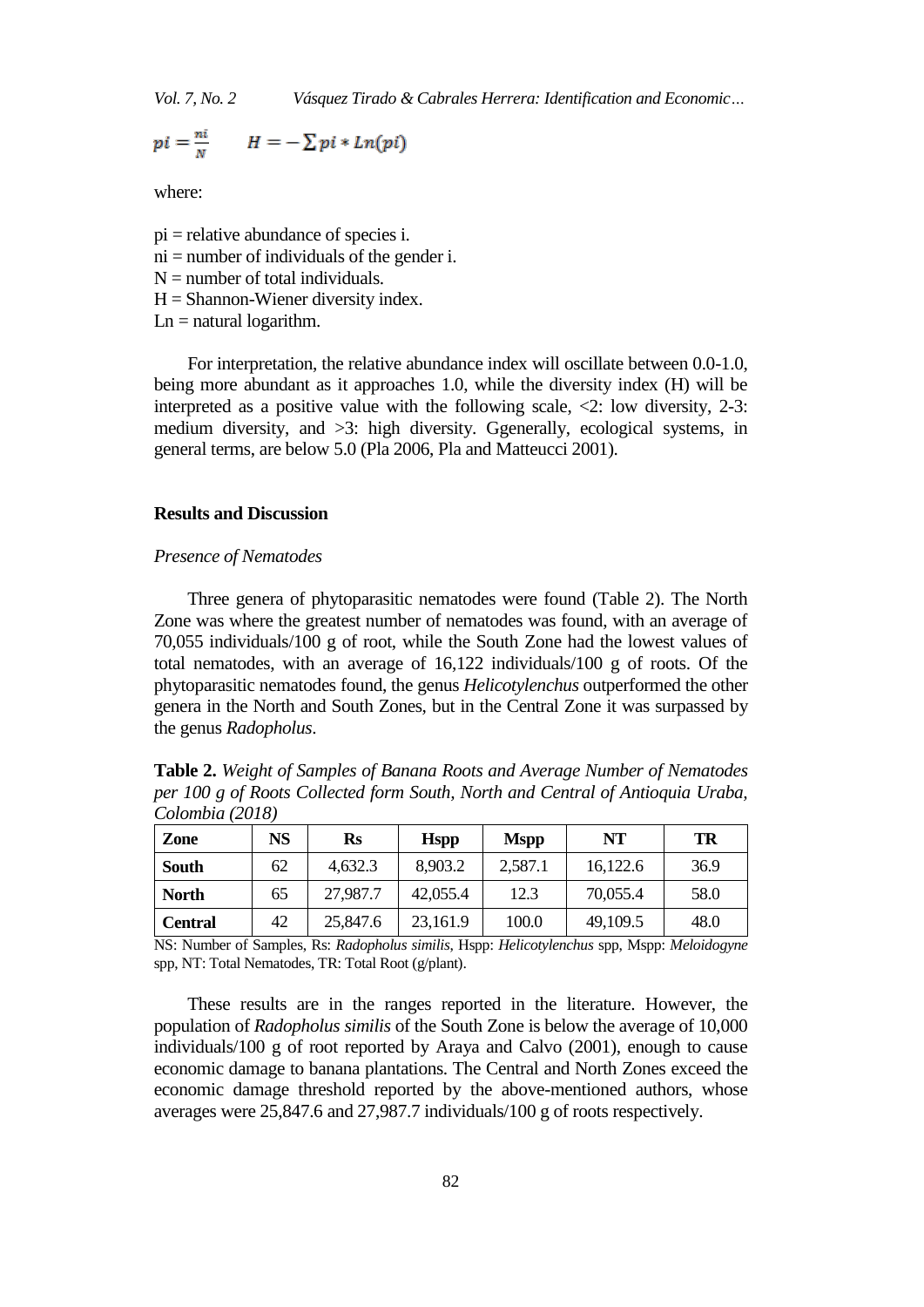#### *Athens Journal of Sciences June 2020*

The populations of the nematodes evaluated, differ; this can be explained because of the biological cycles of each genus. The tendency of *Helicotylenchus* spp to be found in larger populations may be due to its biological habit, as it is a semi-endoparasitic nematode (Yeates et al. 1993) or ectoparasite which feeds on the nearby tissue of the rhizodermis (Dropkin 1989). As it is shown in Table 2, populations of *Helicotylenchus* spp were the highest in the three zones evaluated. However, it has not been shown that this nematode migrates through the cortical tissue of banana roots (Siddiqi 1973).

The Population of *Meloidogyne* spp was relatively low in the three zones of Uraba-Antioquia. However, it is lower than the economic damage threshold for the AAA banana crop which is in accordance with the findings of Araya et al. (1995), who state that populations of this genus are detected in local conditions with few frequencies and population densities.

#### *Abundance and Diversity*

Despite the high populations of phytoparasitic nematodes, the Shannon-Weiner Index indicates that there is low diversity  $(H = 0.67)$  in the North Zone. *Helicotylenchus* spp was the dominant species with 60%, followed by *Radopholus similis* with 39.95%, and the species *Meloidogyne* spp with 1%. Similar dynamics were found in the Central Zone - low diversity  $(H = 0.69)$ . However, in this zone the species *Radopholus similis* was dominant with 52.7%, followed by *Helicotylenchus* spp with 47.2%. In the South Zone, there is greater diversity (H = 0.97) and as in the North Zone, the species *Helicotylenchus* spp was dominant (55.2%), followed by *Radopholus similis* (28.7%). It is noted that in this area, there is a high population of the *Meloidogyne* species, although its dominance was low (16%).

# *Necrosis Caused by Nematodes*

The average percentages of necrosis in functional roots which were evaluated in each batch and in each zone, showed that the average of necrosis for the North Zone was 25.2%, while for the Central and South Zones, was 26.6% and 33.4%, respectively, with a standard deviation that ranged between 9.2 and 10.3 (Table 3). For the analysis of the severity of damage in each batch of each zone, three evaluation ranges were established: less than 20%, 20 to 50%, and more than 50%, indicating low, medium and high, respectively, as illustrated in Table 2. In this table, it can be seen that only in the North Zone there is a low percentage of lots that exceeds the damage threshold and that could be a problem for the management of the banana crop. The great majority of the lots in the three zones has medium infestation (Table 3) and it is not economically important.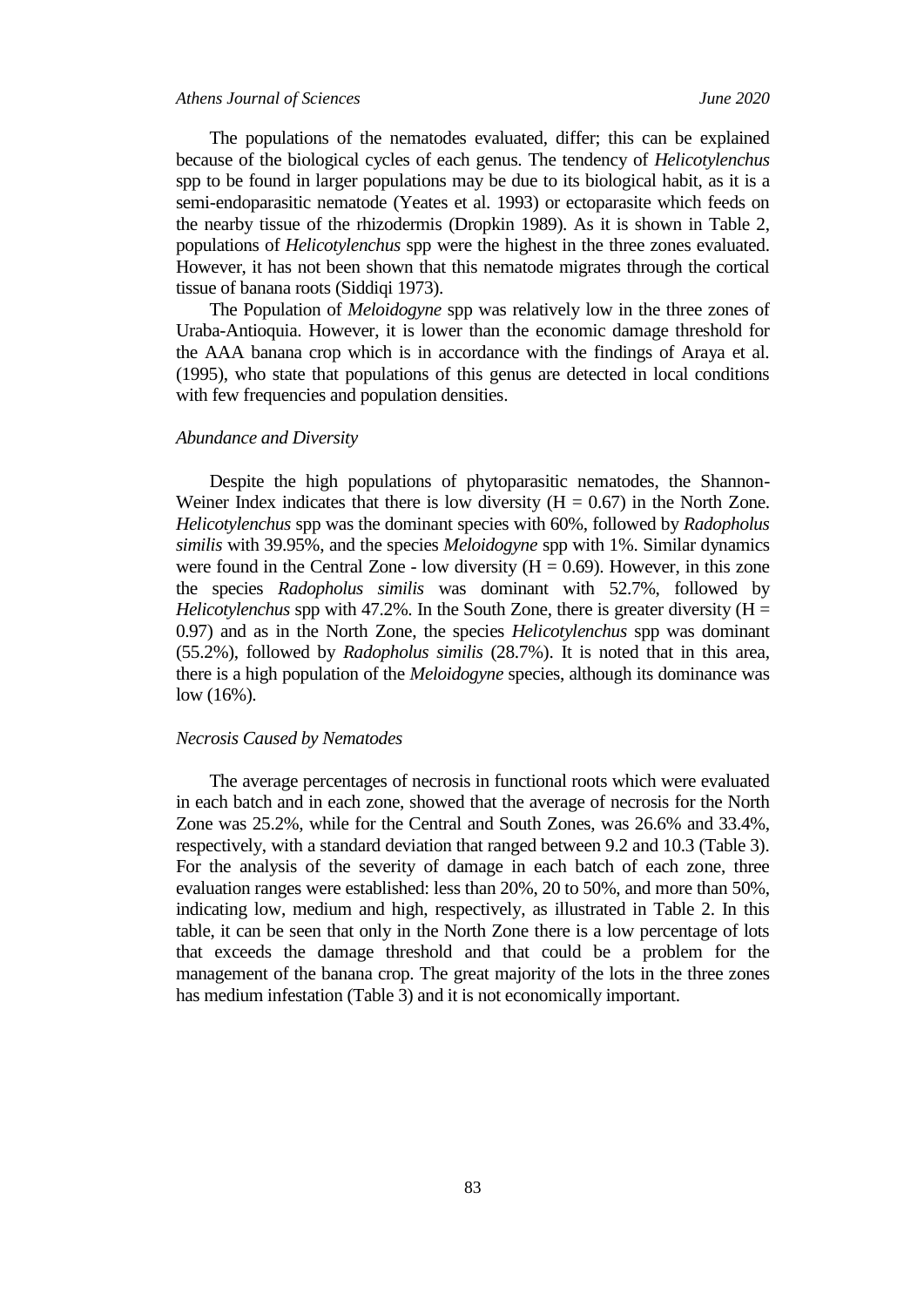| <b>Ranges</b>             | <b>North Zone</b> |       | <b>Central Zone</b> | <b>South Zone</b> |                |      |
|---------------------------|-------------------|-------|---------------------|-------------------|----------------|------|
|                           | Lots              | $\%$  | Lots                | $\%$              | Lots           | %    |
| $< 20\%$                  | 10                | 37.03 |                     | 26.32             | $\overline{c}$ | 9.1  |
| 20-50%                    | 16                | 59.26 | 14                  | 73.68             | 20             | 90.9 |
| $> 50 \%$                 |                   | 3.7   |                     |                   |                |      |
| Rank $(\% )$              | 5.9-52.5          |       | $8.5 - 43.0$        |                   | 16.9-47.1      |      |
| Average $(\% )$           | 25.2              |       | 26.6                |                   | 33.4           |      |
| <b>Standard Deviation</b> | 10.3              |       | 10.1                |                   | 9.2            |      |

**Table 3.** *Percentages of Lots Grown with Bananas Infested by Phytoparasitic Nematodes in the North, Central and South Zones of the Uraba-Antioquia (2018)*

#### *Correlations between Nematodes and Yield (Bunch Weight)*

No significant correlations were found between the amount of banana plant parasitic nematodes and their yield (bunch weight). The highest correlation was found in the Central Zone with the species *Helicotylechus* spp, but no-significant statistics (Table 4). Likewise, in none of the cases, this figure indicates dependence among the intervening factors and that means that the weight of the bunch is not affected by the three types of phytoparasitic nematodes that were found in the studied banana.

The distributions reflected for the yield component with respect to the phytoparasitic populations that were evaluated in the Central Zone, had a high disaggregation of the values with respect to the mean, generating, thus, a low degree of confidence for this variable, demonstrating that the phytoparasitic nematodes do not affect the yield of the banana. Likewise, the same behavior was observed in the populations of *Radopholus similis* and *Meloidogyne* spp, but with lower values of correlation in comparison to those released for *Helycotilenchus* spp. This analysis predicts that other factors may influence the decline in yields, other than the nematode populations.

Very low correlation is presented in the healthy root components for the Central Zone, with the highest numbers, being these of the populations of *Radopholus similis* and *Helicotylenchus* spp (Table 4), although these are not sufficient figures to explain the variability of yields bananas crop from the study zone and therefore, are not important economically.

The South Zone, like the other zones studied (North and Central), does not present a correlation for the production variable compared with the populations of nematodes; none of the values obtained in the Pearson correlations explain the variability of banana crop yield. Similar explanations are given for the three zones, in terms of necrosis of the functional roots and the effect of this component on the components of yield (bunch weight), a condition that leads to the prediction that banana crop yields for these three zones studied do not depend on the populations of phytoparasitic nematodes, but on other factors, perhaps those associated with soil problems. For example, physical soil problems (low aeration), salt accumulation, nutritional imbalance, and can be a good subject for other research work.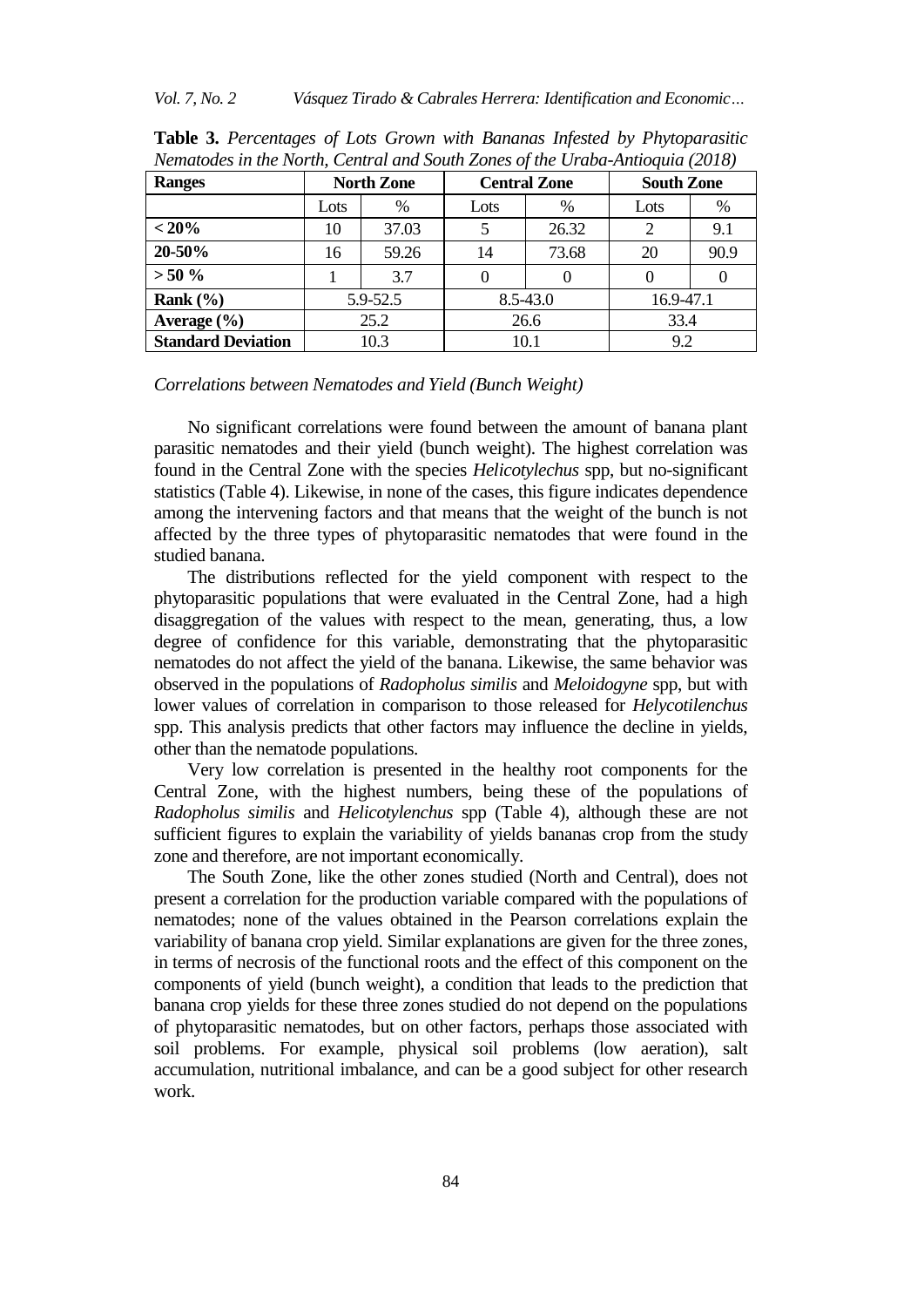|                   | <b>Hspp</b>         | <b>Mspp</b> | <b>NT</b> | $%$ <sub>RF</sub> | <b>RS</b> | Wbunch    | %Necro    |  |
|-------------------|---------------------|-------------|-----------|-------------------|-----------|-----------|-----------|--|
| <b>North Zone</b> |                     |             |           |                   |           |           |           |  |
| <b>Mspp</b>       | 0.0253              |             |           |                   |           |           |           |  |
| NT                | 0.6898              | 0.1061      |           |                   |           |           |           |  |
| $%$ RF            | $-0.1042$           | 0.0907      | $-0.0200$ |                   |           |           |           |  |
| <b>RS</b>         | $-0.1403$           | 0.1149      | 0.6201    | 0.0853            |           |           |           |  |
| Wbunch            | $-0.1092$           | $-0.1411$   | $-0.1342$ | $-0.0732$         | $-0.0648$ |           |           |  |
| %Necro            | $-0.0396$           | $-0.0019$   | 0.1974    | 0.0445            | 0.3064    | $-0.1901$ |           |  |
| <b>WRT</b>        | 0.1434              | 0.0252      | 0.1876    | $-0.0301$         | 0.1012    | 0.0272    | 0.1368    |  |
|                   | <b>Central Zone</b> |             |           |                   |           |           |           |  |
| <b>Mspp</b>       | 0.3172              |             |           |                   |           |           |           |  |
| <b>NT</b>         | 0.6959              | 0.1055      |           |                   |           |           |           |  |
| $%$ <sub>RF</sub> | $-0.4146$           | $-0.1243$   | $-0.3074$ |                   |           |           |           |  |
| <b>RS</b>         | 0.3472              | $-0.0555$   | 0.9150    | $-0.1686$         |           |           |           |  |
| Wbunch            | $-0.3336$           | $-0.1007$   | $-0.3926$ | 0.2260            | $-0.3247$ |           |           |  |
| %Necro            | 0.2948              | 0.0226      | 0.2525    | $-0.0838$         | 0.1653    | $-0.0240$ |           |  |
| WRT               | 0.1081              | 0.2027      | 0.0894    | $-0.1426$         | 0.0530    | 0.1926    | 0.1595    |  |
| <b>South Zone</b> |                     |             |           |                   |           |           |           |  |
| <b>Mspp</b>       | $-0.0745$           |             |           |                   |           |           |           |  |
| NT                | 0.6789              | 0.4096      |           |                   |           |           |           |  |
| $%$ RF            | $-0.5245$           | 0.1099      | $-0.3900$ |                   |           |           |           |  |
| <b>RS</b>         | 0.1396              | $-0.0806$   | 0.6265    | $-0.1935$         |           |           |           |  |
| Wbunch            | $-0.1988$           | $-0.0098$   | $-0.1621$ | 0.1274            | $-0.0533$ |           |           |  |
| %Necro            | $-0.1431$           | $-0.0414$   | $-0.1685$ | 0.0126            | $-0.0981$ | 0.0932    |           |  |
| <b>WRT</b>        | $-0.0655$           | $-0.1084$   | $-0.0158$ | 0.0611            | 0.1091    | 0.1384    | $-0.1845$ |  |

**Table 4.** *Pearson Correlation (R) between Populations of Phytoparasitic Nematodes and the Variables Bunch Weight, Root Necrosis (%) and Total Root (g/p) of the Three Zones (North, Central and South) of the Antioquia Urabá*

#### *Production of Total Roots of Banana*

As it is shown in Table 5, the three zones, in general, presented values below 70 g/plant, which would be classified according to Araya and Calvo (2001), lots with a deficient root system; only for the North Zone a 11.1% of the lots evaluated are root systems in the regular range, 3.7% are root systems in the optimal range and finally 85% are in the deficient range. These differences can be explained by the intrinsic conditions of the sampling site (soil type and nutrition, among others).

**Table 5.** *Total Root Production of Banana Plants from Three Zones (North, Central and South) of Urabá Antioquia*

| <b>Ranges</b>             | <b>North Zone</b> | <b>Central Zone</b> | <b>South Zone</b> |
|---------------------------|-------------------|---------------------|-------------------|
| Range (g/plant)           | $36.0 - 95.3$     | 25.7-65.7           | 22.3-50.6         |
| Average (g/plant)         | 58.9              | 47.2                | 36.7              |
| <b>Standard Deviation</b> | 14.4              | 10.5                | 9.0               |

Mspp: *Meloidogyne* spp, Hspp: *Helicotylenchus spp*, RS: *Radopholus similis*, NT: Nematodes Total, %RNF: % Root Functional, WRT: Weight Total Root, WBunch: Weight Bunch.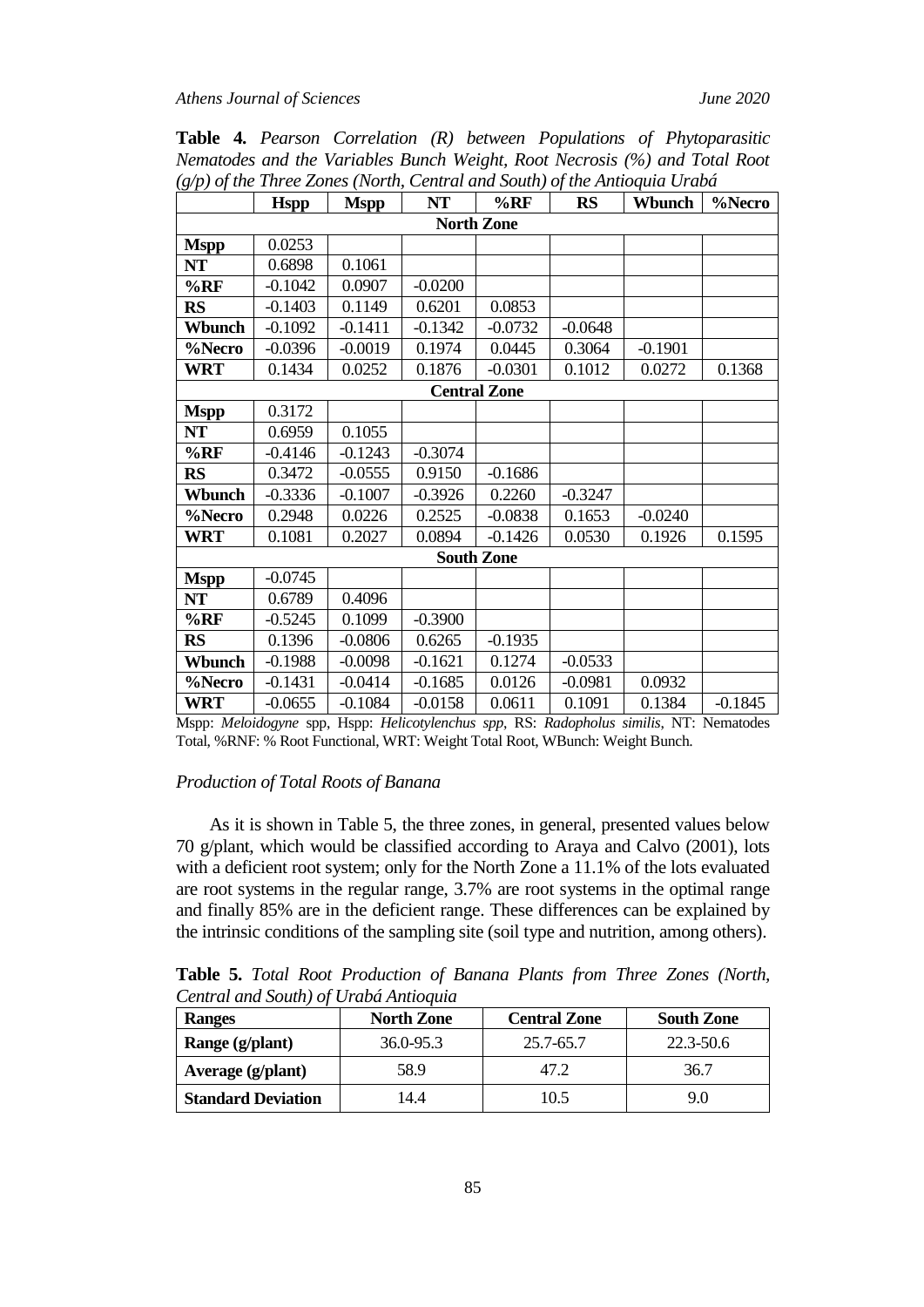For the Central and South Zones, all the lots (100%) evaluated are in the deficient range, with values lower than 70 g/plant, having averages of total root weight per plant 47.2 g and 36.7 g, respectively. These low values predict that there are soil problems, possibly because of the long time that these lots have been exploited (more than 30 years) For example, they may be problems of soil aeration.

# **Conclusions**

From the research that has been done the following conclusions can be drawn. Firstly, the lots under study belonging to the three zones of Urabá Antioqueño have low root production, perhaps due to abiotic rather than biotic problems. Secondly, the development of the biological cycle of each genus of phytoparasitic nematodes in banana cultivation can influence the final populations registered in each evaluation. Thirdly, Averages of root necrosis are not enough to affect yield components (bunch weight) in the three zones studied (North, Central and South) and finally, the Urabá banana zone has the three genera of phytoparasitic nematodes of the greatest care in the management of banana crops. However, their populations are not important economically.

## **References**

- Alvarado M, López R (1985) Extracción de algunos nematodos fitoparásitos mediante modificaciones de las técnicas de centrifugación flotación y embudo de Bareman modificado. [Extraction of some phytoparasite nematodes by modifications of the modified Bareman flotation and funnel centrifugation techniques]. *Agronomía Costarricense* 9(2): 175-180.
- Araya M, Calvo C (2001) Cantidad de raíces de banano en los diez cantones productores de Costa Rica. [Number of banana roots in the ten producing cantons of Costa Rica]. *Corbana* 27(54): 47-64.
- Araya M, Centeno M, Carrillo W (1995) Densidades poblacionales y frecuencia de los nematodos parásitos del banano *(Musa* AAA*)* en nueve cantones de Costa Rica*.* [Population densities and frequency of banana parasitic nematodes (*Musa* AAA) in nine cantons of Costa Rica]. *Corbana* 20(43): 6-11.
- Baldwin J, Nadler S, Adams B (2004) Evolutions of plants parasitism among nematodes. *Annual Review of Phytopathology* 42(1): 83-105.
- Bautista M, Bolaños B, Massae Asakawa N, Villegas E (2015) Respuesta de fitonematodos de plátano *Musa* AAB Simmonds a estrategias de manejo integrado del suelo y nutrición. [Response of *Musa* AAB Simmonds banana phytonymatodes to integrated soil management and nutrition strategies]. *Revista Luna Azul* 40(Jun): 69-84.
- Bongers T, Ferris H (1999) Nematodes community structure as a bioindicator in enviromental monitoring. *Trends in Ecology & Evolution* 14(6): 224-228.
- Cárdenas J, Zapata S, Sánchez J (2017) Análisis productivo de plátano en alta densidad y su relación con la precipitación en Urabá. [Productive analysis of banana in high density and its relationship with precipitation in Urabá]. *Revista Politécnica* 13(24): 27-35.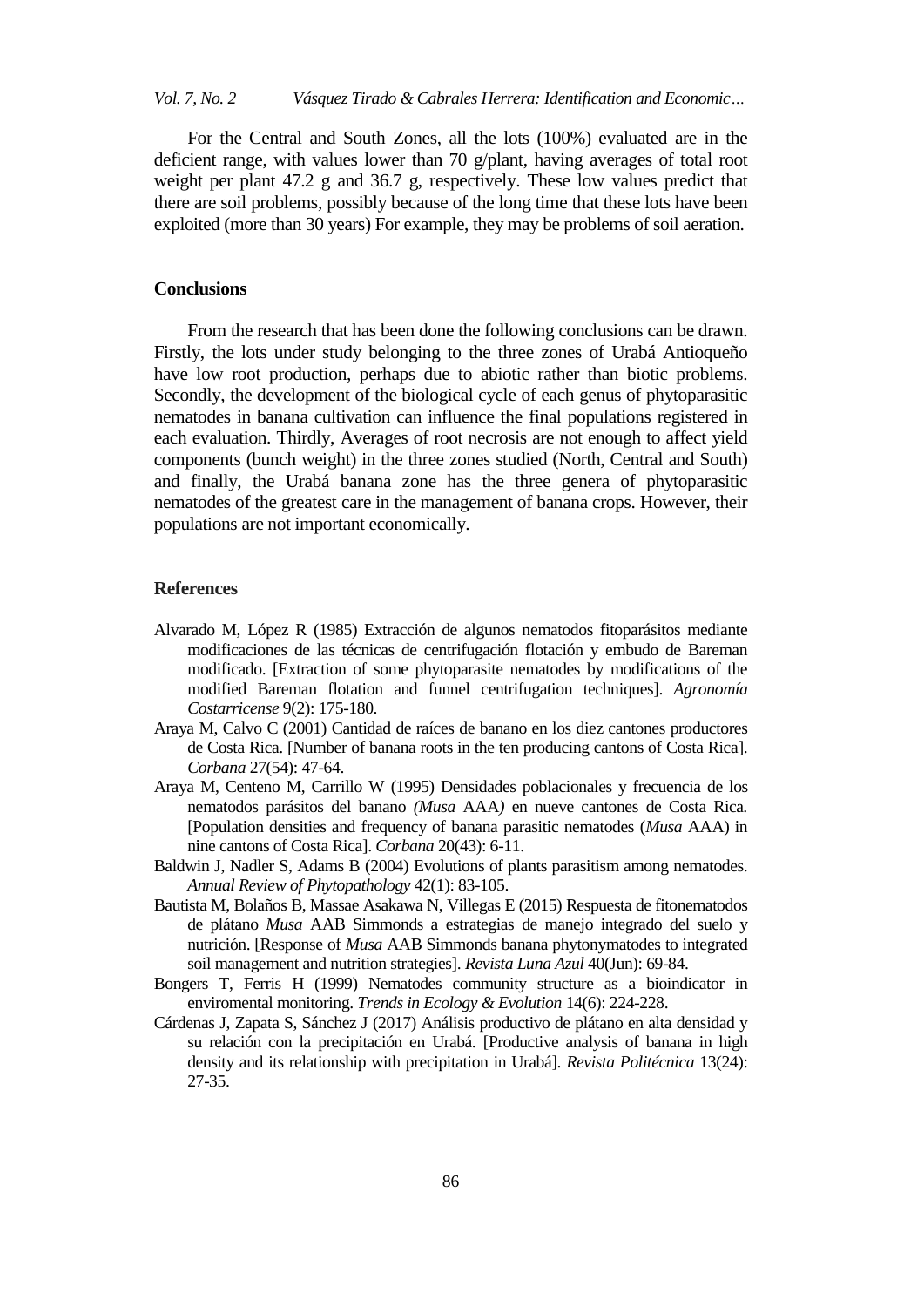- De Waele D, Elsen A (2002) Migratory endoparasites: *Pratylenchus* and *Radopholus* species. [Migratory endoparasites: *Pratylenchus* and *Radopholus* species]. In JL Starr, R Cook, J Bridge (Eds.), *Plant Resistence to Parasitic Nematodes*. CAB International.
- Dropkin V (1989) *Introduction to Plant Nematology*. 2<sup>nd</sup> Edition. New York: John Wiley & Sons, 304.
- Ferraz S, Freitas LG, Lopes EA, Dias-Arieira CR (2010) *Manejo sustentável de fitonematoides*. [Sustainability of phytonematoids]. Viçosa: Editora UFV, 306.
- Gowen S (1994) Burrowing nematode root rot (blackhead toppling disease). In RC Plates, GA Zimmer, W Nishijima, K Rohrbach, H Ohr (Eds.), *Compendium of Tropical Fruit Diseases*, 21. St. Paul, MN: American Phytopathological Society.
- Gowen S, Quénéhervé P, Fogain, R (2005) Nematodes parasites of bananas and plantains. In M Luc, RA Sikora, J Bridge (Eds.), *Plant Parasitic Nematodes in Subtropical and Tropical Agriculture,* 611-643. 2<sup>nd</sup> Edition. Oxfordshire, UK: CABI Publishing.
- Guzmán Ó (2011) El nematodo barrenador (*Radopholus Similis* [Cobb] Thorne) del banano y plátano. [The borer nematode (Radopholus Similis [Cobb] Thorne) of banana and plantain]. *Luna Azul Ucaldas* 33: 1-17.
- Guzmán Ó (2016) *Manual para la identificación de nematodos fitoparásitos*. [Manual for the identification of phytoparasite nematodes]. Manizales: 23-134.
- Holguín A (2018) Nematodos parásitos asociados al cultivo de banano (*musa* spp.) en el distrito de la matanza, valle del alto piura. [Parasitic nematodes associated with the cultivation of bananas (musa spp.) In the district of La Matanza, Alto Piura Valley]. Undergraduate Thesis. Perú: Universidad Nacional de Piura.
- Luc M, Sikara RA, Bridge DJ (2005) *Plant parasitic Nematodes in subtropical and* tropical agricultura. 2<sup>nd</sup> Edition. Egham, UK: CABI Bioscience.
- Maggenti A, Luc M, Raski D, Fortuner R, Geraert E (1987) A reappraisal of Tylenchina (Nemata). 2 Clasifications of the suborder Tylenchina (Nemata: Dipoglasteria). *Revue Nematology* 10(2): 135-142.
- Mai W, Mullin P, Lyon H (1996) *Plant parasitic nematodes: a pictorial key to genera.* 5 th Edition. Ithaca, NY: Cornell University press.
- Marín DH, Sutton T, Barker K (1998) Dissemination of bananas in Latin America and the Caribbean and its relationship to the occurrence of *Radopholus similis*. *Plant Disease* 82(9): 964-974.
- Martínez H, Pena Y, Espinal C (2006) *La cadena de plátano en Colombia: una mirada global de su estructura y dinámica 1991-2005*. [The banana chain in Colombia: a global view of its structure and dynamics 1991-2005]. Working Document No. 102. Bogotá, Colombia: Ministry of Agriculture and Rural Development. Retrieved from [https://bit.ly/2Fy2QaO.](https://bit.ly/2Fy2QaO) [Accessed: November 24, 2018].
- McSorley R, Gallaher RN (1994) Effect of yard waste compost on plant-parasitic nematode densities in vegetable crops. *Supplement to the Journal of Nematology* 27(4S): 545- 549.
- Moens T, Araya M, De Waele D (2001) Correlaciones entre el número de nematodos y el daño de las raíces en banano (*Musa* AAA) bajo condiciones comerciales. [Correlations between the number of nematodes and root damage in banana (Musa AAA) under commercial conditions]. *Nematropica* 31(01): 55-65.
- Perry R, Moens M (2006) (Eds.) *Plant nematology.* London: CAN International.
- Pla L (2006) Biodiversidad: Inferencia basada en el índice de Shannon y la riqueza. [Biodiversity: Inference based on the Shannon index and wealth]. *Interciencia* 31(8): 583-591.
- Pla L, Matteucci S (2001) Intervalos de confianza bootstrap del índice de biodiversidad de Shannon. [Bootstrap confidence intervals from the Shannon biodiversity index]. *Revista Facultad de Agronomía (LUZ)* 18(3): 222-234.